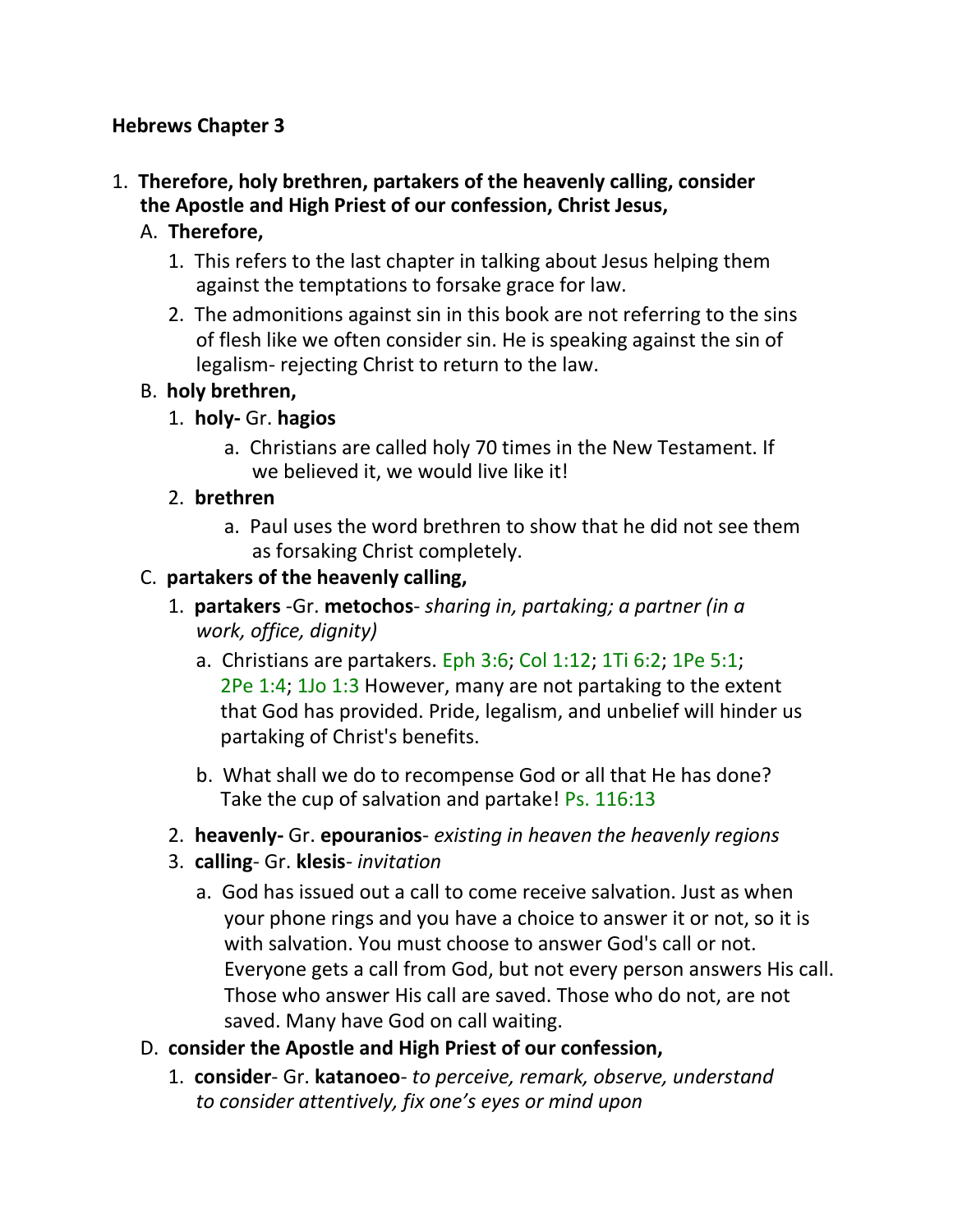- a. How do you handle temptation when it comes? Here we see we can be victorious over temptation by considering Jesus. We see this same admonition in Heb. 12:3.
- b. Specifically, the temptation that is being addressed in Hebrews is the temptation to turn to legalism. Paul is saying that the antidote for legalism is to consider Jesus- His finished work and grace. Legalism gets you to look at yourself, not Christ.
- 2**. Apostle** Gr. **apostolos-** *sent one with a message and authority*
- 3. **High Priest**-Gr. **archiereus**
- 4. **confession** Gr. **homologeo** *to say the same thing; acknowledge*
	- a. Jesus was sent to establish redemption for us and to execute that redemption for all who confess Him.
- E. **Christ Jesus** Gr. *The Anointed Savior* Jesus is anointed to save you! Let him! You are not anointed to deliver yourself. Jesus is anointed to deliver you, and then anoints you to go deliver others with that anointing and power. The anointing of Jesus Christ will be released in you to deliver you when you confess-say the same thing God says about Jesus and what He did for you by grace.
- 2. **who was faithful to Him who appointed Him, as Moses also** *was faithful* **in all His house.**
	- A. **who was faithful to Him who appointed Him,**
		- 1. **faithful-** Gr. **pistos** *to be trustworthy*
		- 2. **appointed-** Gr. **poieo** *to make*
			- 1. Jesus was faithful to the one who made Him. In His humanity Jesus was made.
				- a. It is God who makes us who we are both in creation and in life. God made Moses and Aaron to be leaders for Israel. 1 Sam. 12:6
			- 2. God has made us all, but He has given us a choice to serve Him and be faithful to Him.
			- 3. One of the ways we are faithful to the One who made us, is by fulfilling His purpose and calling for us in this life. Jesus did that.
	- B. **as Moses also was faithful in all His house.**
		- 1. **Moses-** *drawn out*
		- 2. **all His house**
			- a. Not Moses' house, but God's house. Num. 12:7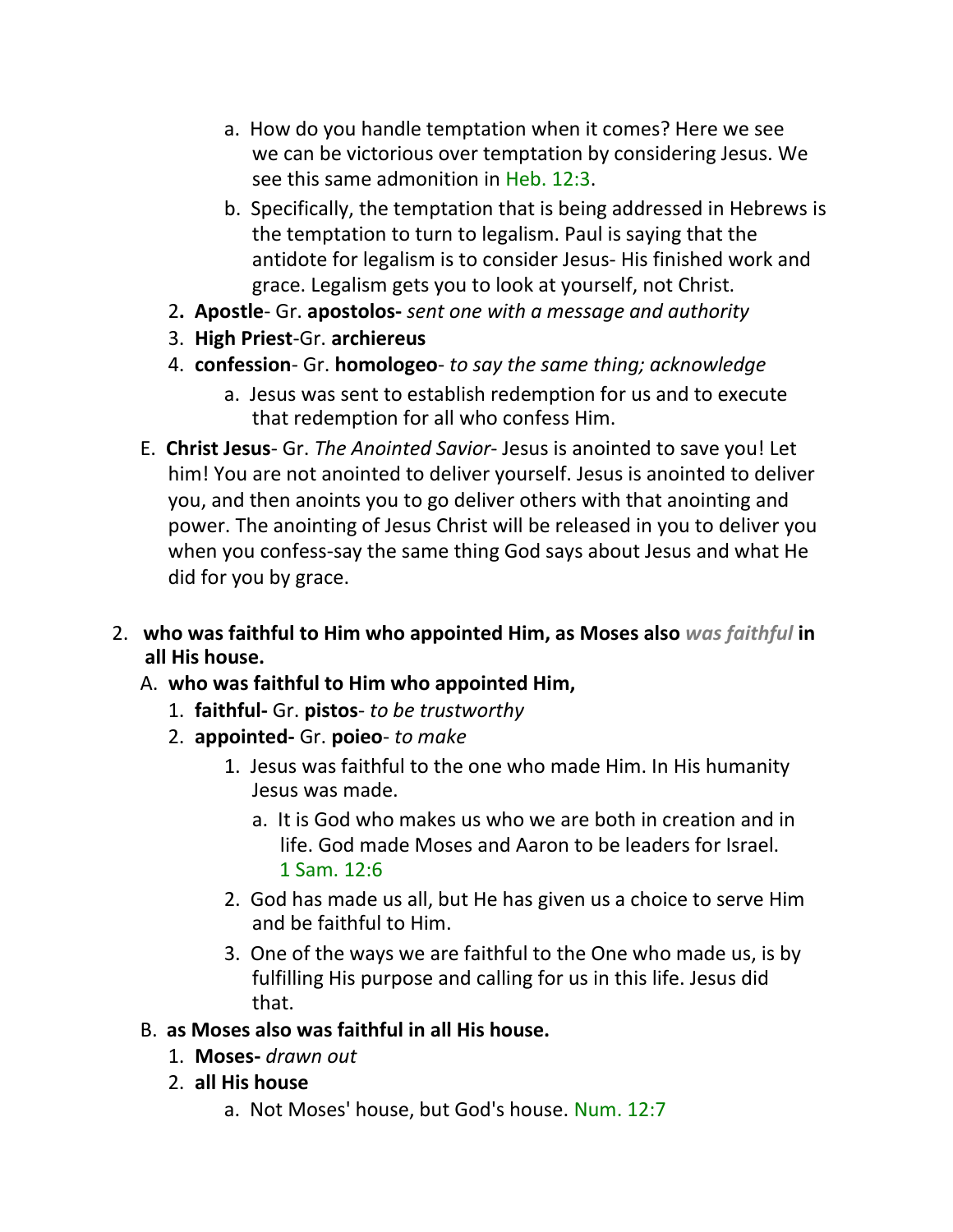- b. Moses was faithful in all things pertaining to the house of Israel and the tabernacle-the dwelling place of God.
- c. God's intent from the beginning was to dwell in His people as a house. In the OT He dwelled among His people, but in the NT He dwells in His people. The church is God's house. 1Co 3:9; 1Pe 2:5-7
- 3. **For this One has been counted worthy of more glory than Moses, inasmuch as He who built the house has more honor than the house.**
	- A. **For this One has been counted worthy of more glory than Moses,**
		- 1. **this One**
			- a. Jesus
		- 2. **counted worthy** Gr. axioo- *to judge worthy, deem, deserving*
		- 3. **more glory-** Gr. **pleion doxa** *greater amount of splendor*
			- a. Jesus and the New Covenant have a greater glory than the law under Moses. 2 Cor. 3:9
		- 4. **than Moses**
			- a. Moses stood for the law.
	- B. **inasmuch as He who built the house has more honor than the house.**
		- 1. **built** Gr. **kataskeuazo** *to furnish, equip, prepare, make ready of builders, to construct, erect, with the included idea of adorning and equipping with all things necessary*
		- 2. **house** Gr. **oikos**
		- 3. **more honor** Gr. **pleion time-** *greater amount of value and weight, honor, and respect*
			- a. Jesus built the house of Israel and God's house, the church. Moses was part of the house of Israel. Jesus is greater than Moses. Those under the law revered Moses right under God Himself.
- 4. **For every house is built by someone, but He who built all things** *is* **God.**
	- A. **For every house is built by someone,**
		- 1. **built** Gr. **kataskeuazo**
			- a. This points to the fact that buildings do not just come into being of themselves. Someone has to build it. This is obvious. Then how stupid can we be to think the entire universe and earth just sprang from nothing and evolved on its own. It had to have a builder. Sometimes you just have to shake your head. Jesus is the builder of all we see!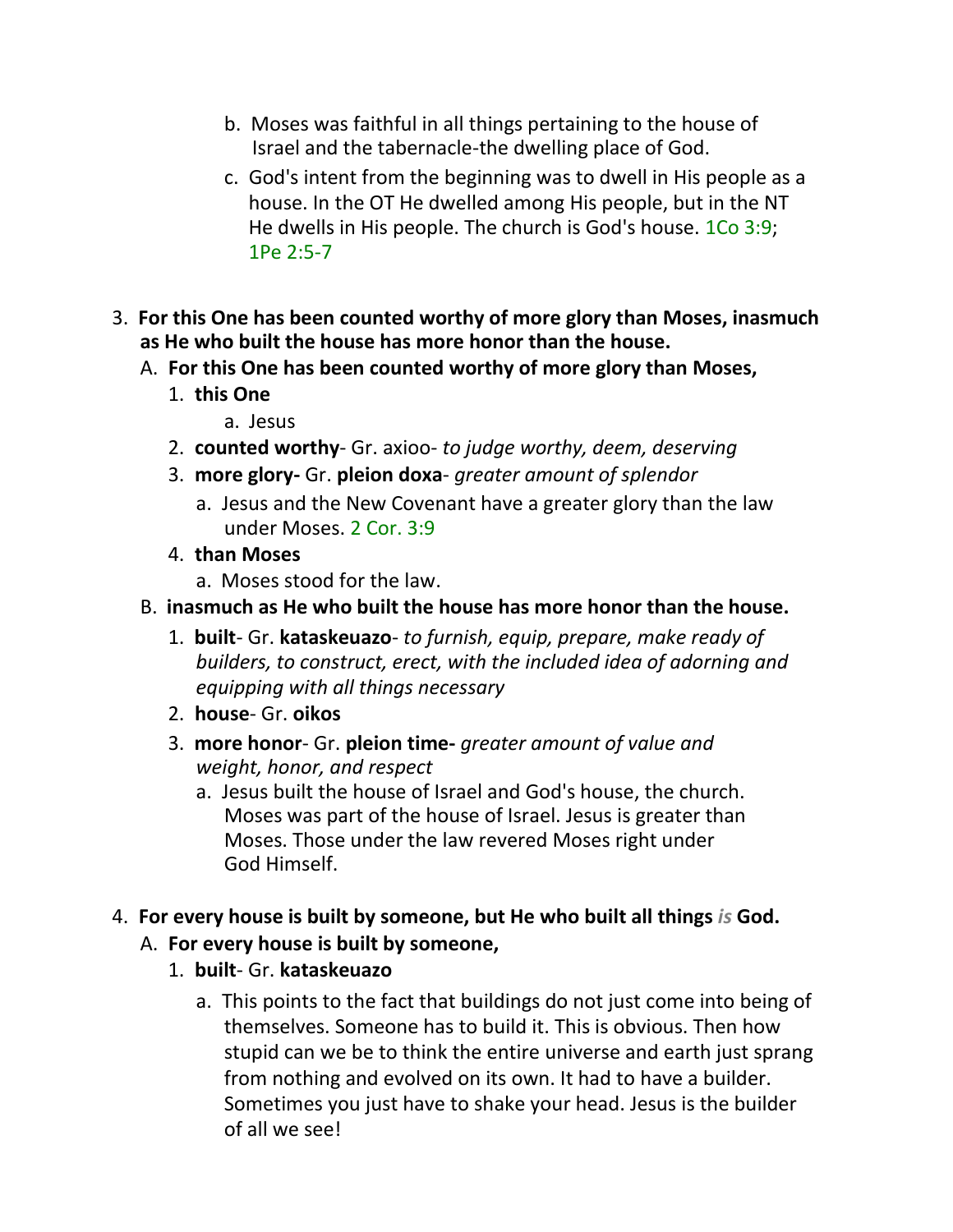- B. **but He who built all things is God.**
	- 1. **all things**
		- a. God through Christ built all things we see.
	- 2. **God**
		- a. Christ created all things and is God. John 1:3, Col 1:16, Heb. 1:2
- 5. **And Moses indeed** *was* **faithful in all His house as a servant, for a testimony of those things which would be spoken** *afterward,*
	- A. **And Moses indeed was faithful in all His house as a servant,**
		- 1. **faithful** Gr. **pistos** *trustworthy*
			- a. It is necessary that a steward be faithful. 1 Cor. 4:2
		- 2. **servant** Gr. **therapon** *attendant, worshipper, one who ministers to the sick*
			- a. Moses gave Israel therapy through the law! He tried to reveal Israel's sickness which was sin and turn people to the cure and Great Physician- the Messiah!
	- B. **for a testimony of those things which would be spoken afterward**
		- 1. **testimony** Gr. **marturion**
			- a. The law was a shadow of Christ to come who was the substance of the law. Col. 2:17 The law bore witness to Christ in the righteousness of the laws and the just payments of the sacrifices. Heb. 8:5, Heb. 9:8, 9:24

# 2. **spoken afterward**

- a. New covenant truth and realities in Christ.
- 6. **but Christ as a Son over His own house, whose house we are if we hold fast the confidence and the rejoicing of the hope firm to the end.**
	- A. **but Christ as a Son over His own house,**
		- 1. **Christ** Gr. **Christos** *Anointed One*
		- 2. **Son** Gr. **huios-** *mature son with the right to the family name and possessions.*
		- 3. **own house**
			- 1. He created the church- the new creations!
	- B. **whose house we are if we hold fast the confidence and the rejoicing of the hope firm to the end**
		- 1. whose house are we
			- a. 1Co 3:9; 1Pe 2:5-7, 1 Cor. 3:16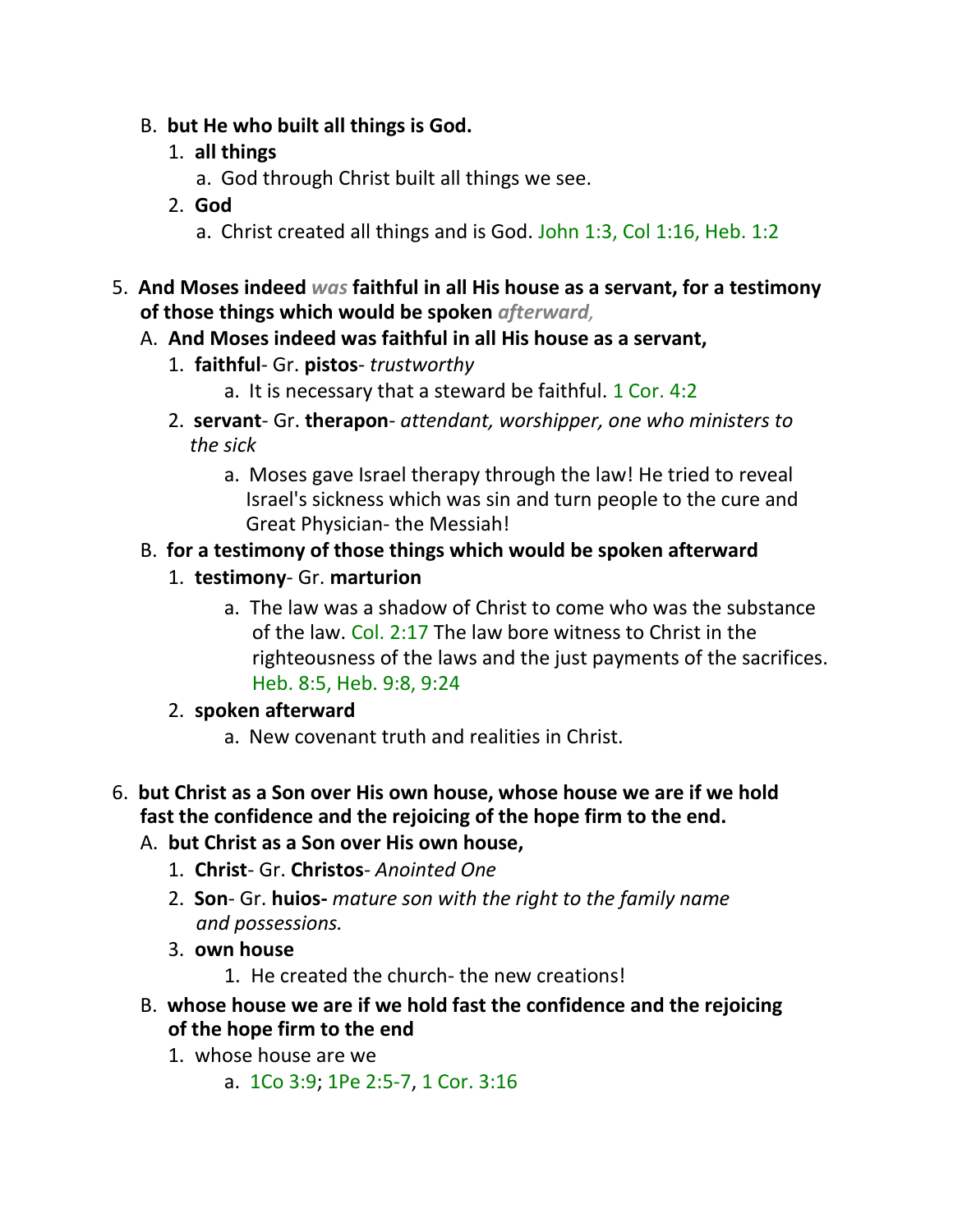- 2. **hold fast** Gr. **katecho** *to hold down tight*
- 3. **confidence** Gr. **parrhesia** *outspokenness, frankness, freedom of speech, license of tongue, freedom of action*
	- a. We need to hold tightly to our outspokenness, and freedom of speech. The enemy wants us to stop speaking the Word. Speaking the Word is where our confidence comes from. If you stop speaking the Word over yourself and life, then you will lose confidence.
	- b. Staying confident in God's promises, goodness, and His love for you are key to not straying away from God. Heb 3:14, Heb 6:11, Heb 10:35
- 4. **rejoicing of the hope**
	- a. **hope** Gr. **elpis** *confident expectation of good.*
	- b. Hope brings joy. Rom 5:2, Rom 12:12, Rom 15:13 If you have no hope then the enemy can still your joy. Your joy is your strength. The enemy wants to rob you of your confidence and hope. To do this he gets you to stop talking the Word and to start talking your problems. He does this by getting you to stop expecting good in your life and start expecting bad things to happen.
	- c. Hope is crucial to keep steady through the trials of life and satan. The enemy wants to remove hope from us. You can live 3 months without food, 3 days without water, 3 minutes without air, but you cannot live 3 seconds with hope.
	- d. Paul knew that these people were being tempted to leave the faith because they had lost hope in Christ's return and promises. Paul wrote them scripture here in the book of Hebrews so that hope would be renewed in them. Hope comes from the Word of God. Rom. 15:4
- 5. **firm** Gr. **bebaios** *stable, fast, firm, steady, sure, certain*
- 6. **end** Gr. **telos** *termination, the limit at which a thing ceases to be; that by which a thing is finished, its close, issue, the end to which all things relate, the aim, purpose*

# 7. **Therefore, as the Holy Spirit says: "TODAY, IF YOU WILL HEAR HIS VOICE,** A. **Therefore,**

1. This is connected to the last verse about having confidence and hope.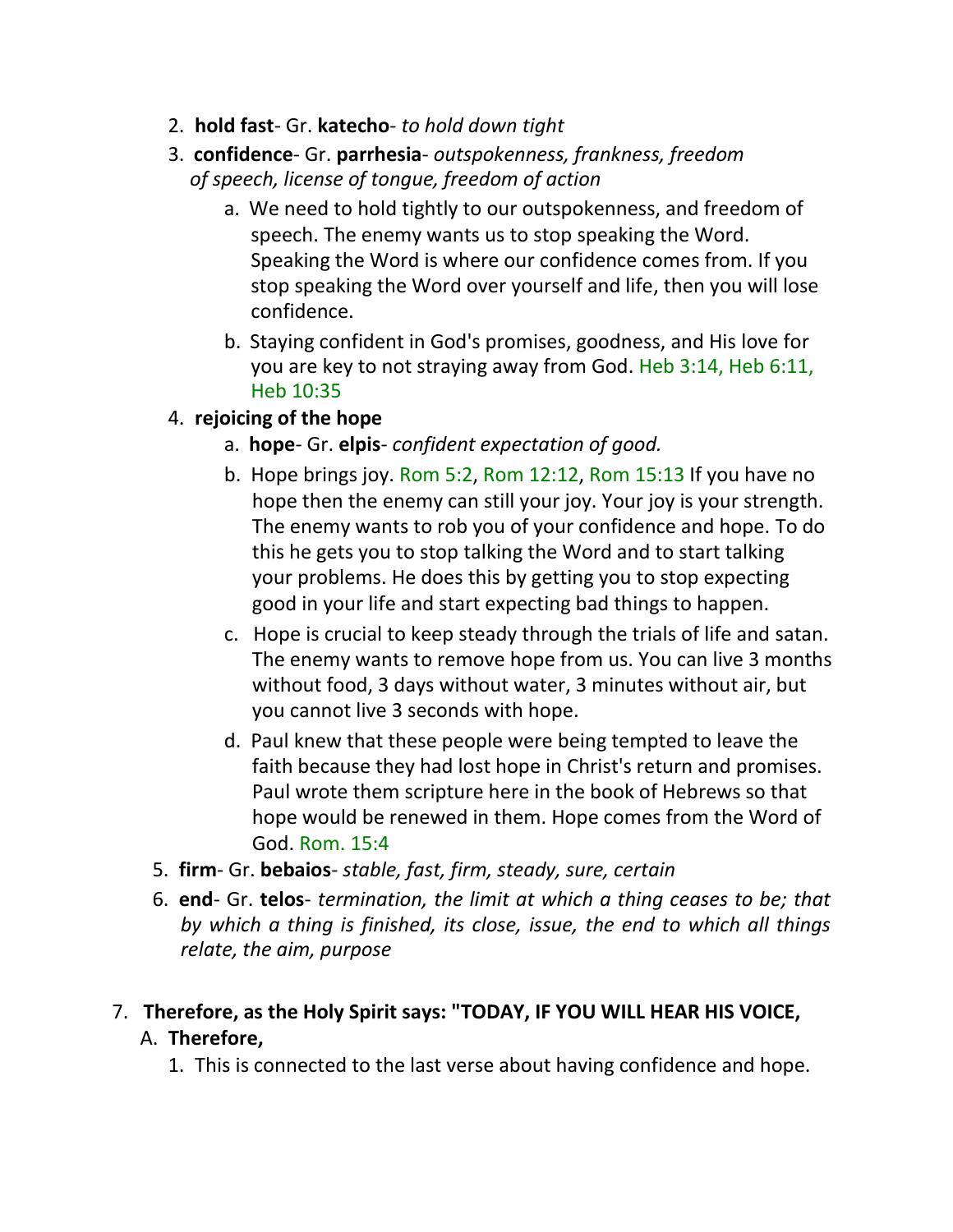## B. **as the Holy Spirit says:**

- 1. **says** present tense- *is saying …*
- 2. God is speaking to us all of the time. He will speak whenever we open up His Word.

# C. **Today,**

- 1. God wants to speak to you today, not tomorrow, or the next day! If we will make bible study a practice every day, we will hear God's voice to us today.
- 2. God is speaking today! This is the day of salvation! 2 Cor. 6:1-2

# D. **if you will hear his voice**

- 1. **if you will hear** This means it is up to us to hear. It is up to us to open up the Word of God and read, study, and meditate on it. If we will, then we will hear His voice. This will bring confidence and hope to us and keep us stable, steady, and strong.
	- a. Notice this verse says, "as the Holy Spirit IS saying" and "IF you hear His voice". The Holy Spirit is speaking but we are not always hearing! We will fail to hear what the Spirit is saying if we are not paying attention and if we neglect the Word of God. The Word of God is the main way the Spirit speaks to us.

 To hear God's voice, you must first hear His call for salvation. Then you as His sheep, can hear His voice, on a daily basis for guidance. Joh 5:25, Joh 10:3, Joh 10:16, Joh 10:27

- 2. **voice** Gr. **phone** *sound, voice*
	- a. For many years I wanted to hear God's voice, but I heard nothing. It was VERY frustrating for me. One day the Spirit spoke to my heart and said, "My voice is found in my words".
	- b. God is always on the phone! However, we need to pick up the receiver. The phone is the instrument in which people's voices at long distances away are heard clearly. The Word of God is the instrument in which God's voice is heard clearly.

# 8. **DO NOT HARDEN YOUR HEARTS AS IN THE REBELLION, IN THE DAY OF TRIAL IN THE WILDERNESS,**

- A. **Do not harden your hearts as in the rebellion,**
	- 1. **harden** Gr. **skleruno** *to make hard, harden to render obstinate, stubborn*
		- a. This is the resulting state from not hearing God's voice. Not hearing God's voice comes by neglecting or rejecting the Word of God.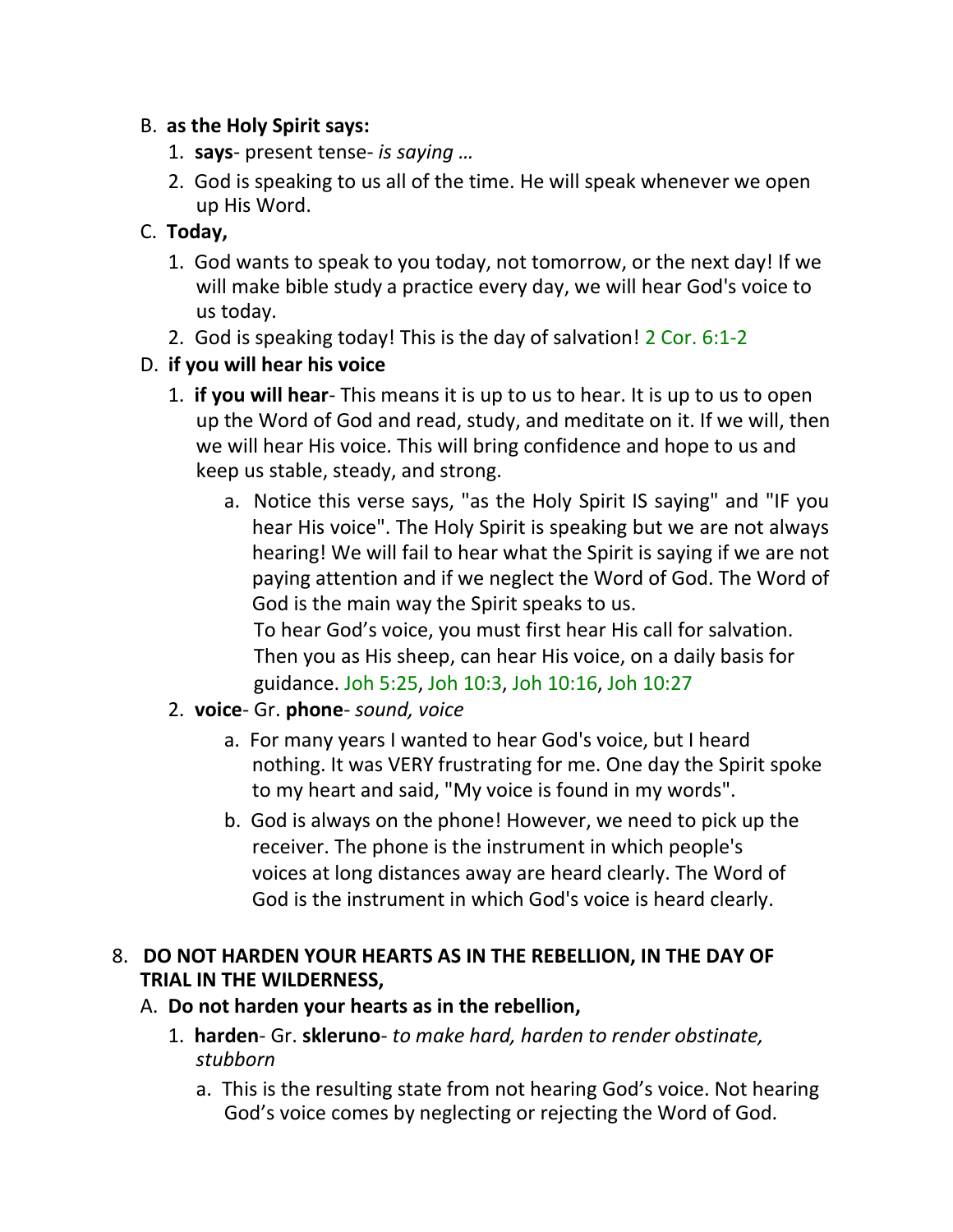- b. We will be hardened to what we do not consider or put our attention on. We will be softened to what we consider and put our attention on. If we neglect the Word of God, our heart will be hardened to God. Neh. 9:16, Jer. 7:26, Zech. 7:11-12
- c. A hardened heart towards God is an evil heart of unbelief. Faith comes by hearing the Word. Unbelief comes by neglecting the Word of God.
- 2. **rebellion** Gr. **parapikrasmos-** *irritation, provocation*
	- a. God and Israel were traveling together out of Egypt. They irritated the Lord the entire trip. Have you ever had a long journey with family, and they irritated you the whole way? You know how God felt! Israel grumbled and griped the whole trip.
	- b. Christian, you are on a journey in the life with God. Please make it a pleasurable journey for Him! It is irritating to hear you gripe and complain the whole trip. It is irritating for you to not believe Him over and over. 1 Cor. 10:9
	- c. What we need to do is grow up and put our big boy or girl pants on. God is not our problem. He is our covenant friend. If we are suffering it is either because of Satan or our own stupid decisions. God is not the source of our suffering or pain.

# B. **in the day of trial in the wilderness**

- 1. **day of trial- hemera peirasmos-** *an experiment, attempt, trial, proving, the trial of man's fidelity, integrity, virtue, constancy temptation*
	- a. The word, day, means that what we are going through is but temporary. It may seem like it has been one long day, but I promise you that night will come, and a new day will arrive. So, it is with our trials we face in life. They will pass and a new day will come with the sun shining happily upon you!
- 2. **wilderness** Gr. **eremos** *solitary, lonely, desolate, uninhabited, a desert, wilderness; deprived of the aid and protection of others, especially of friends, acquaintances, kindred*
	- a. There are times where it seems we are in a wilderness- alone without the aid of people around us. This is the time to realize that we are not alone. God walks with us wherever we go and through whatever we walk through. He is our constant companion and aid.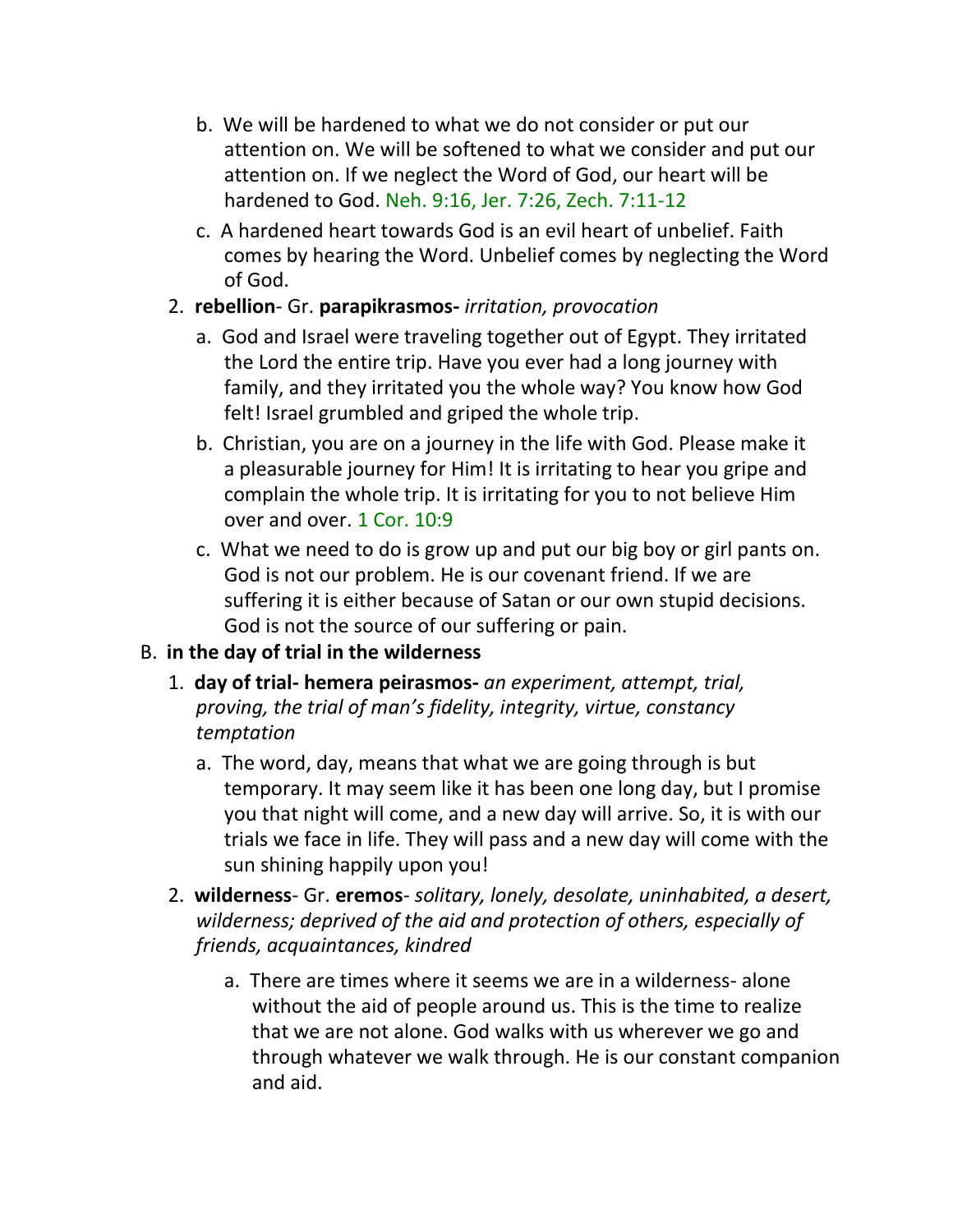### 9. **WHERE YOUR FATHERS TESTED ME, TRIED ME, AND SAW MY WORKS FORTY YEARS.**

## A. **Where you fathers tested me,**

- 1. **your fathers** Paul is writing here to the Jews. The fathers were those of Israel in time of Moses.
- 2. **tested** Gr. **peirazo** *to test in order find the breaking point*
	- a. As when children are testing the boundaries to find a parent's breaking point, so Israel did with God.

# B. **tried me,**

- 1. **tried** Gr. **dokimazo** *to test in order to be seen as approved*
	- a. Israel was testing God to find His breaking point or point of failure. God turned it around to show His holy and perfect nature. God showed Himself faithful and approved through the 40 years Israel tested [peirazo] God.

# C. **and saw my works forty years**

- 1. **saw** Gr. **eido**
	- a. Israel continually saw God's miracles, but their heart was hardened because of unbelief. The highest level God wants His children to walk in is not signs and miracles, but to walk by faith. Blessed are those who have not seen, but still believed. John 20:29

# 2. **works**- Gr. **ergon**

- 3. **forty years-** forty years is symbolic for a period or time of testing
	- a. Israel was tested forty years in the wilderness after they failed to believe God and enter the Promise Land. Israel failed the test.
	- b. Israel tested God for those forty years and God passed the test.
- 10. **THEREFORE I WAS ANGRY WITH THAT GENERATION, AND SAID, 'THEY ALWAYS GO ASTRAY IN THEIR HEART, AND THEY HAVE NOT KNOWN MY WAYS.'**
	- A. **Therefore I was angry with that generation,**
		- 1. **angry** Gr. **prosocthizo** *to be wroth or displeased with; to loathe; to spew out; to be disgusted with*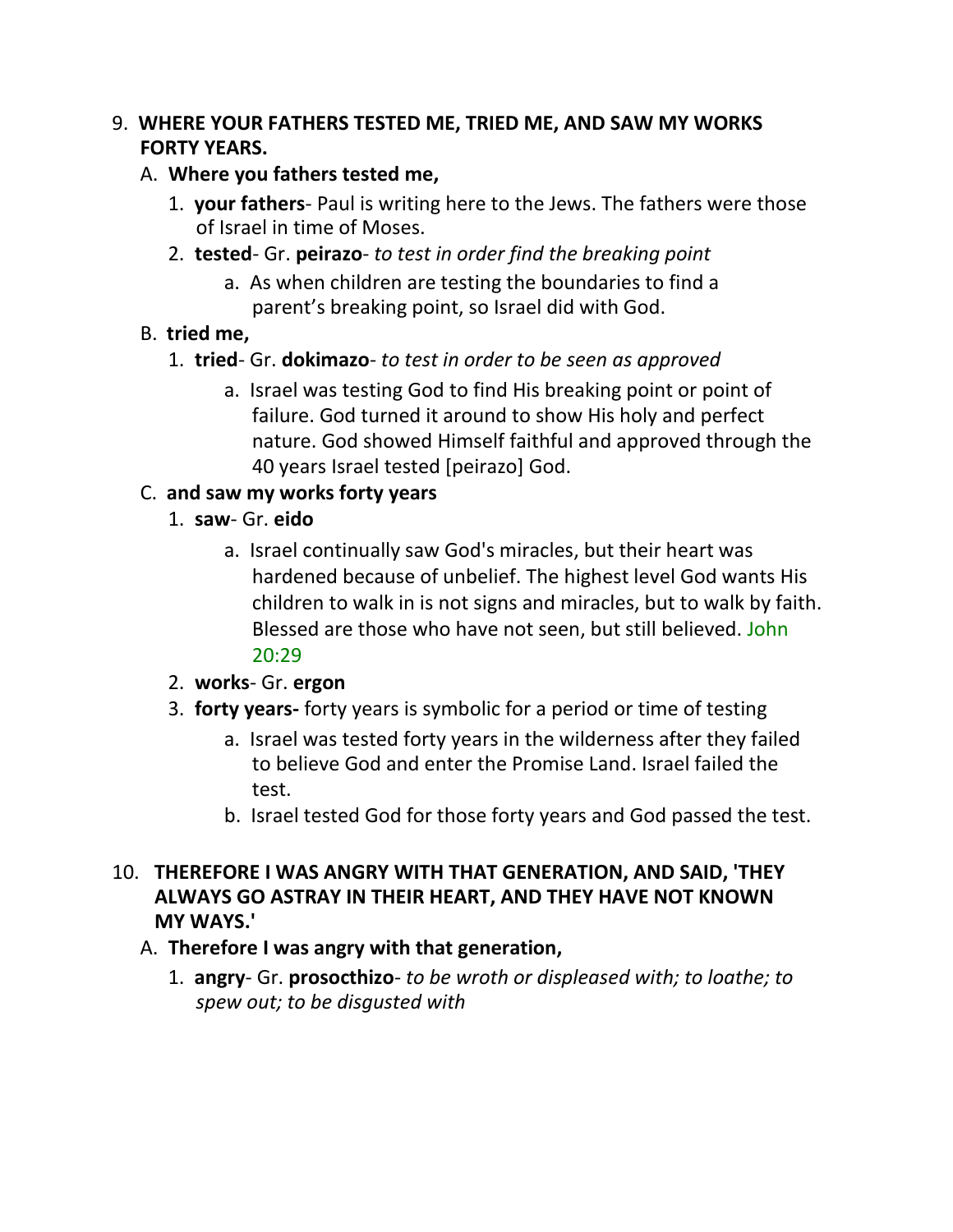- a. This was also said of the Laodicean church in revelation. Rev. 3:16 God was about to spew them out of his mouth. What was common in both was that both did not look to God and trust God for all things.
- 2. **generation** Gr. **genea-** *that which has been begotten, men of the same stock, a family; the whole multitude of men living at the same time and age (i.e. the time ordinarily occupied be each successive generation), a space of 30 - 33 years*
	- a. This word can be used for a race or a group of people that are alive at the same time. Both can be applied here.
	- b. God chose out a group of people as a test case for humanity. He selected the race from Abraham, the Jews. They were no better than any other humans. God put the Jews to the test of the law, and they failed. God was angry with the Jewish race. He would not have had a different reaction if He had selected another section of humanity to test. This was His attitude towards the fallen old creation of mankind.

# B. **and said,**

1. When God speaks things go into action. In the short run it was not good things for this generation in the wilderness, but in the long run God had good things planned for humanity, which was redemption!

# C. **They always go astray in their heart,**

- 1. **always**
	- a. No matter how good an unbeliever appears on the outside, he will always go astray in His heart from God.
- 2. **go astray** Gr. **planao** *to go astray, wander, roam about, to be led into error, to be led aside from the path of virtue, to go astray, sin; to sever or fall away from the truth*
	- a. We get the word planet from this word. Early astronomers thought that the planets were stars that just wandered around the sky.
	- b. Without the fixed point of Christ in our heart, which points us true north towards heaven, we will wander aimlessly and hopelessly astray from God.

# 3. **in their heart**

a. People go astray in their heart before they go astray in their actions.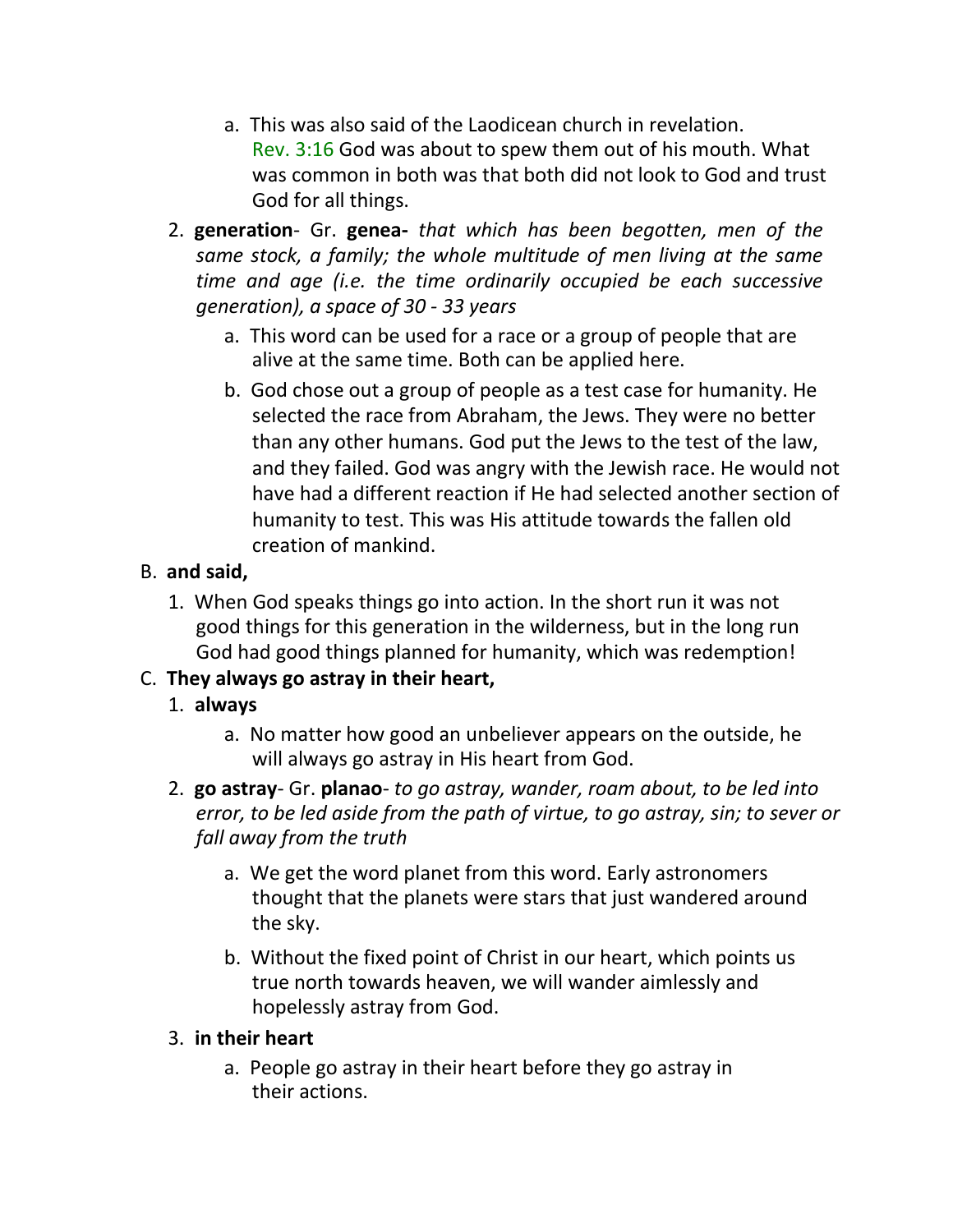#### D. **and they have not known my ways**

### 1. **not known**- Gr. **ou ginosko**

- a. Most people are ignorant because they choose to ignore or not seek out the truth.
- 2. **ways** Gr. **hodos-** *a way [of thinking, feeling, or deciding]*
	- a. We need to get to know God's way of thinking and deciding. We know this by the Word of God and the Holy Spirit. Without the influence of these two we are lost as a duck in a hailstorm.

# 11. **SO I SWORE IN MY WRATH, 'THEY SHALL NOT ENTER MY REST.' "**

## A. **So I swore in my wrath,**

- 1. **swore** Gr. **omnuo** *to swear, to affirm, promise, threaten, with an oath*
- 2. **wrath** Gr. **orge-** *anger, the natural disposition, temper, character, wrath, indignation, anger exhibited in punishment, hence used for punishment itself*

## B. **They shall not enter my rest**

- 1. **enter** Gr. **eiserchomai** *to go out or come in: to enter metaphorically; of entrance into any condition, state of things, to arise, come into existence, begin to be*
	- a. They entered the Promise Land of Canaan by faith through Joshua.
	- b. We enter the Promise Land of the Kingdom of God by faith through Jesus.
- 2. **rest** Gr. **katapausis** *a putting to rest; a resting place*
	- a. This was the land of Canaan to the Israelites.
	- b. Although there was initial warfare in Canaan, but afterwards there was great peace and prosperity.
	- c. Although there is initial warfare when we enter into the Kingdom of God, afterwards there is great peace and prosperity. We can experience this in measure in this life and then fully in the next.
	- c. The Kingdom of God is a spiritual place right now [heaven], but we are to bring the Kingdom to earth by our conquest of the territory given to us by God in this life. We are to bring heaven to earth in our sphere. Ultimately, Jesus will bring heaven to earth in a full manifestation upon His physical return to the Earth.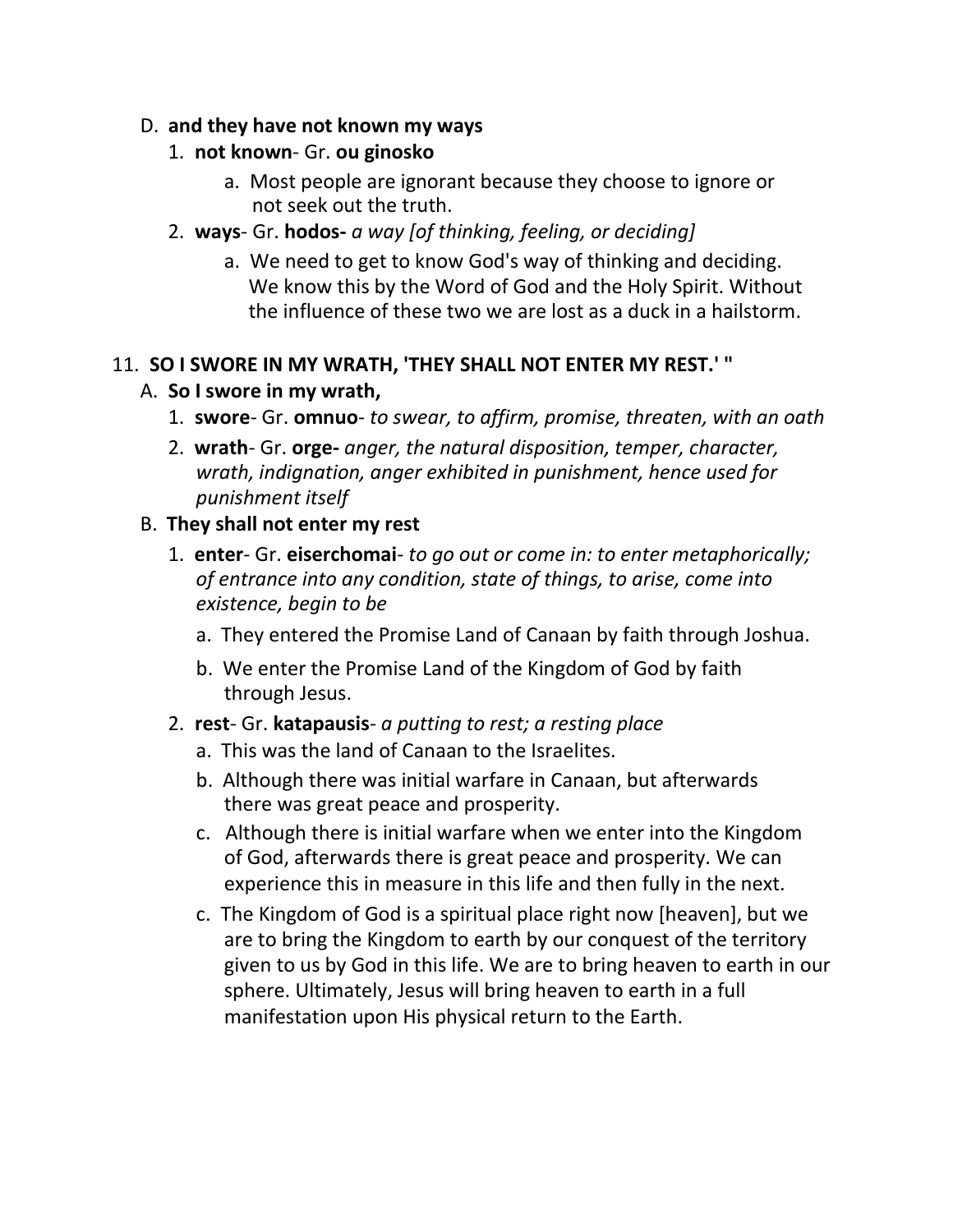### 12. **Beware, brethren, lest there be in any of you an evil heart of unbelief in departing from the living God;**

### A. **Beware-** Gr. **blepo**- *to see, watch, to look*

- 1. One of the most difficult things to see if you are in legalism is that you are in legalism. Legalism blinds you.
- 2. You must ask the Holy Spirit for accurate sight to see your heart as it is.

## B. **brethren,**

- 1. Paul uses this term to show them that he does not believe that they have fully rejected Christ for the law.
- C. **lest there be in any of you an evil heart of unbelief in departing from the living God**
	- 1. **evil heart-** Gr. **poneros kardia** *full of labors; bad, of a bad nature or condition in an ethical sense: evil wicked*
		- a. When we think of an evil heart, we think of someone that is drinking, doing drugs, killing, extorting money, etc.
		- b. The greatest evil in God's sight is self-righteousness. These Hebrews were not committing gross sins of the flesh. They were in self-righteousness by trusting in their works under the law instead of Christ. This is the greatest sin to God.
		- c. Jesus railed against the religious people. He never did against those who were committing sins of the flesh. He spoke kindly to the prostitutes and tax gathers and sinners of the street.
		- d. Paul said in his prior life in religion that he was the chief of sinners!

# 2. **unbelief**- Gr. **apistia**- *no faith*

a. Here we see the root of the Hebrew's problem. They were not exercising faith in Christ. The law is not of faith. When you are working to obtain your own righteousness then you are not trusting God. You are trusting in yourself. This is a great wickedness!

# 3. **departing**- Gr. **aphistemi-** *to make stand off, cause to withdraw, to remove*

- a. Legalism always leads you to stand off far from God. When God brought out the Israelites, He was right in the midst of them, but after they accepted the law, they had to stand afar off from God and were separated by boundaries.
- b. Legalism promises you that you will get closer to God by your works, but it actually separates you farther than ever.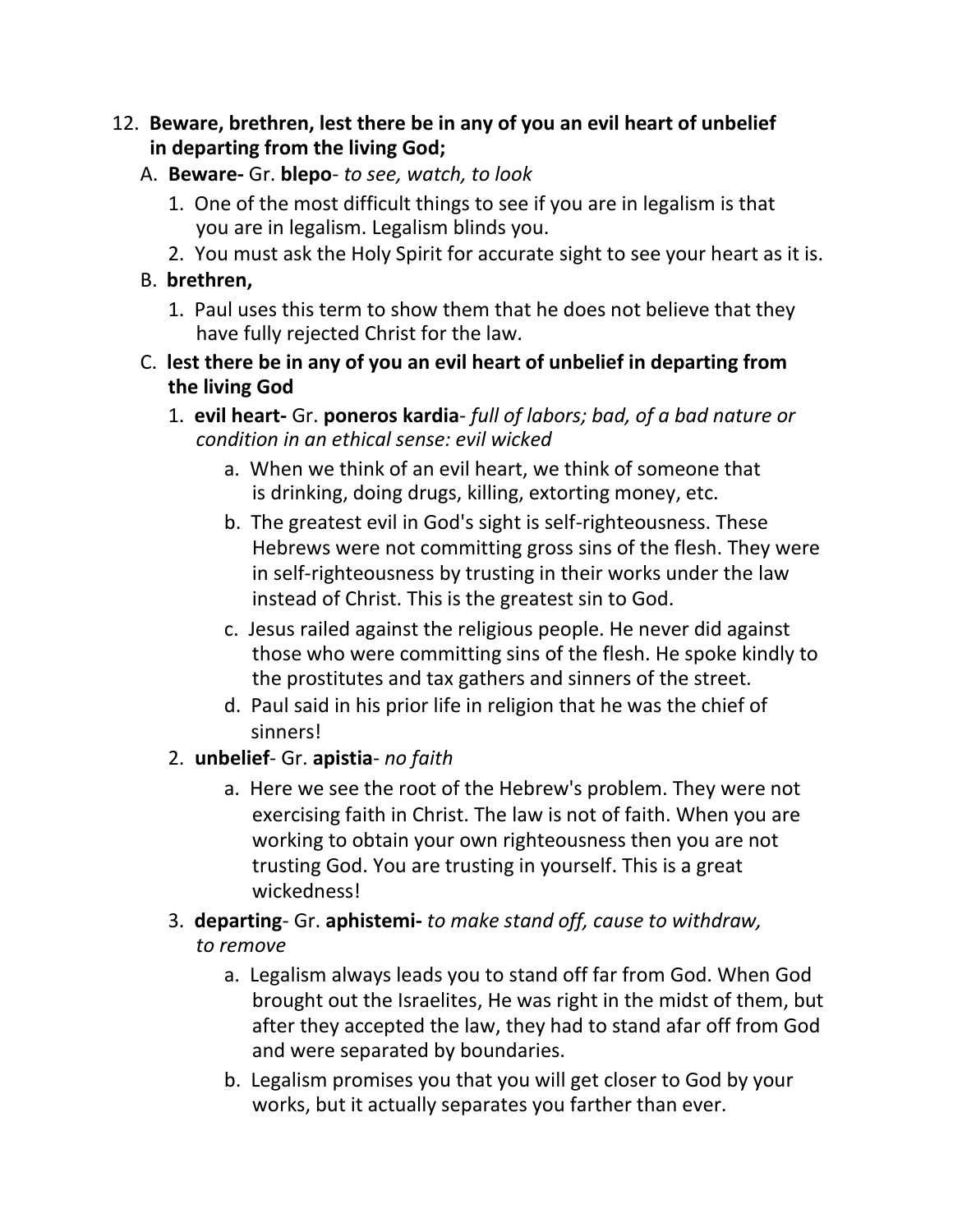### 4. **living God-** Gr. **zao theos**

- a. Legalism is a dead religion. You cannot have a relationship with cold stones [the Law].
- b. Grace brings you into a relationship with the living God!
- c. If you take the founder out of all the world's religions, you still have the religion because it is based upon a code of conduct, based upon their teachings.
- d. If you take Jesus out of Christianity, then you will have no Christianity because it is based upon a vital relationship with the risen Savior.
- e. Some sects of Christianity are not Christianity. They are a religion. They are based upon a code of conduct based upon the teachings of Jesus. They live without a vital relationship with Jesus. They are in a religion based upon some of Jesus' teachings, not all of His teachings. If they followed all His teachings, then they would come to Him in faith and be born again. John 3:3

# 13. **but exhort one another daily, while it is called "TODAY," lest any of you be hardened through the deceitfulness of sin.**

# A. **but exhort one another daily,**

- 1. **exhort-** Gr. **parakaleo** *to call near to comfort and build up with courage building words*
	- a. We need to be exhorted in our Christian life. If we cut ourselves off from other Christians by not going to church, then where and from whom shall we be exhorted to live the Christian life in honor? Heb. 10:24-25, Acts 11:23, 1 Thess. 5:11

### 2. **daily**- Gr. **kata hekastos hemera**- *according to each day*

- a. We need to be exhorted daily. The Word of God has been given for our exhortation. Rom. 15:14- Gr. **paraklesis**
- b. If we live in close community in our Christian home and our fellowship of the saints, we avail ourselves of much needed daily exhortation.

# B. **while it is called Today**

1. **called today**- Gr. **semeron**- *this very day*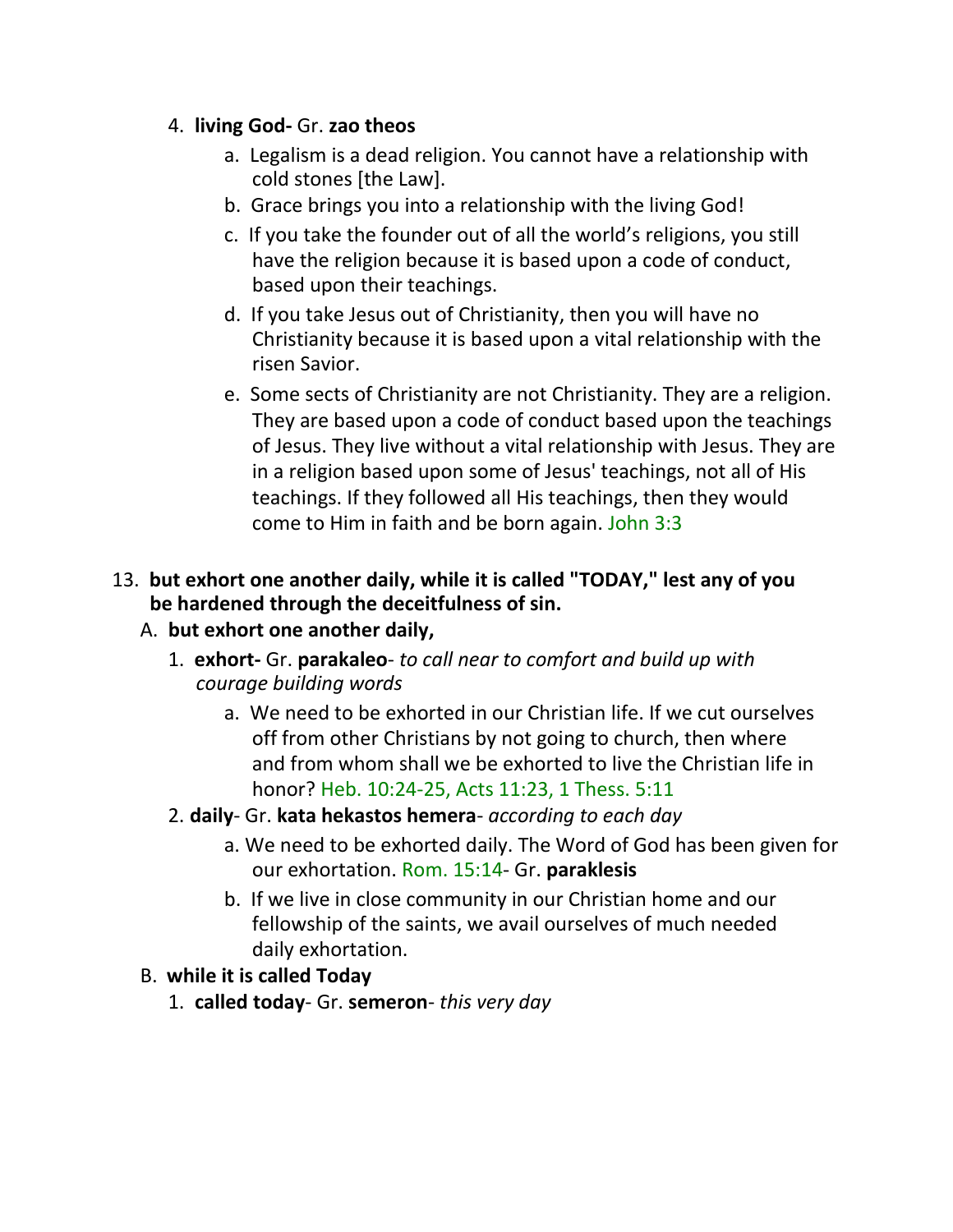### C. **lest any of you be hardened through the deceitfulness of sin**

- 1. **hardened** Gr. **skleruno** *to make hard, harden; metaphorically to render obstinate, stubborn*
	- a. The hardest hearts do not belong to the prostitute and drug dealer. They belong to the legalists who delight in their own righteousness and judgment upon others.
	- b. All kinds of sins will harden your heart, but the sin of legalism will make your heart like a stone- to match the cold stones of the law!

## 2. **deceitfulness**- Gr. **apate**- *trick, fraud, deceit, guile, treachery*

- a. The Hebrews were being deceived by legalism. Legalism is very deceptive. It promises a closer walk with God, but it separates. It promises that you can honor God more, but it actually dishonors God, because of the failure to uphold God's standards perfectly. Legalism makes you into a fool. Prov. 28:26, Rom. 7:11
- 3. **sin** Gr. **hamartia** *to miss the mark*
	- a. In context, the sin that the Hebrews were in was legalism. Legalism will harden your heart.

### 14. **For we have become partakers of Christ if we hold the beginning of our confidence steadfast to the end,**

- A. **become partakers** Gr. **ginomai metochos** *to become sharing in, partaking a partner (in a work, office, dignity); joint owner*
	- 1. Christians are partakers of Christ. Heb 3:1, Heb 6:4, Heb 12:10, Rom 11:17; 1Co 1:30, 1Co 9:23, 1Co 10:17; Eph 3:6; 1Ti 6:2; 1Pe 4:13, 1Pe 5:1; 1Jo 1:3 However, many in their daily lives are not partaking of Christ. They are working for Christ, but not partaking; much like the elder brother worked for his father but would not partake by grace. Luke 15 We are partakers! Come and partake of what you need today because it has been provided for you by grace. You receive it by faith.
- B. **if** Gr. **ean** This is not a definite. This is if you hold your confidence unto the end. This confidence is the confidence in Christ's sacrifice for our sins and His gift of righteousness by grace through faith. The Hebrews were about to cast away this confidence in Christ and put their confidence in their own works under the law. We cannot partake of Christ and His richness by works. We can only partake by faith [confidence].
- C. **we hold** Gr. **katecho** *to hold down tightly*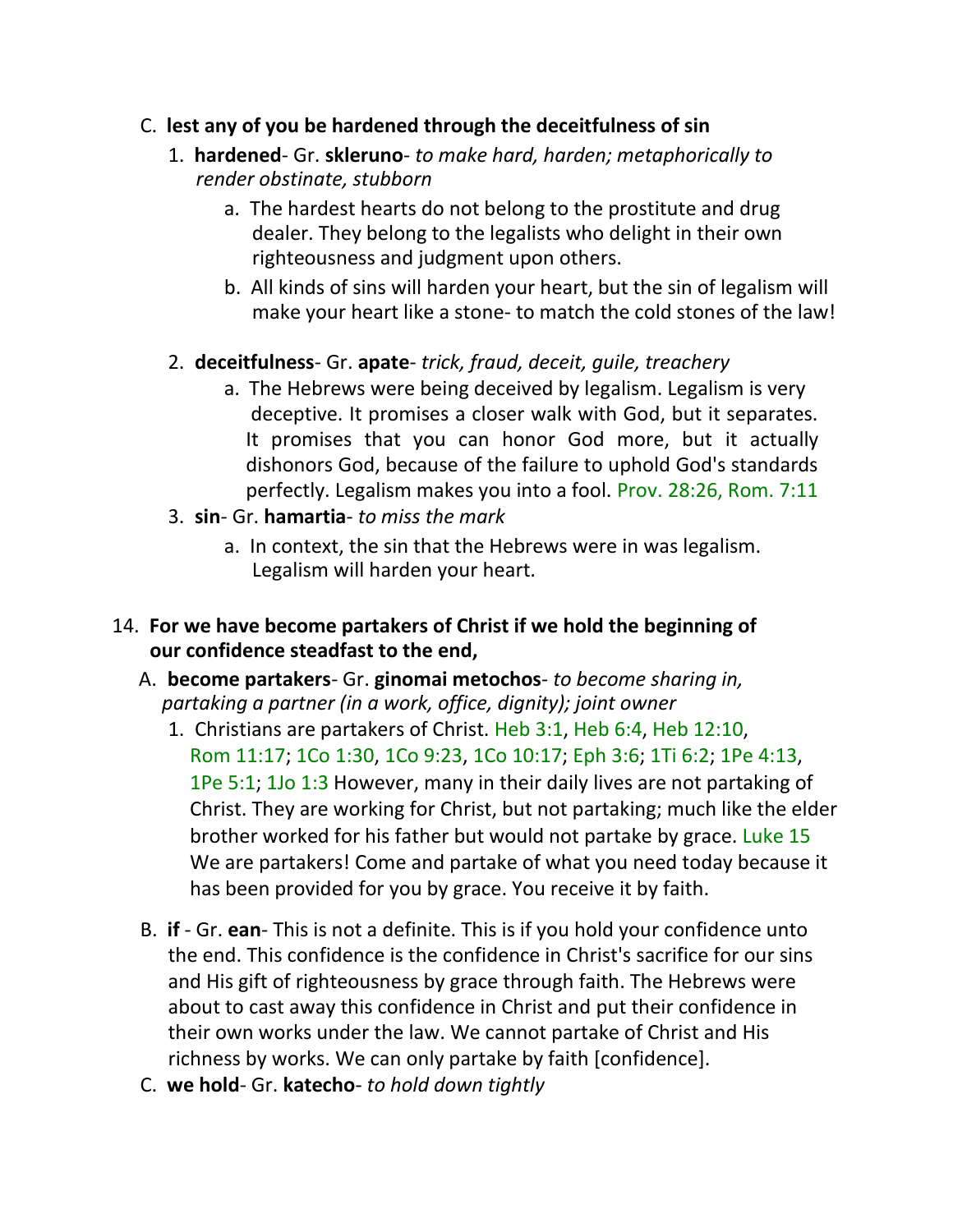- 1. It is our responsibility to hold on to our confidence. We do this daily by spending time in God's Word, the source of faith.
- D. **beginning of our confidence**
	- 1. **beginning** Gr. **arche** *at the first*
		- a. We begin the Christian life by faith. We are to continue living the Christian life by faith until we pass over to the other side.
	- 2. **confidence** Gr. **hupostasis-** *a setting or placing under, thing put under, substructure, foundation; a substance, real being confidence, firm trust, assurance, courage, resolution, steadiness, of soldiers; title deeds, documents recording ownership of property*
		- a. Faith is confidence. Faith is the substance [**hupostasis**] of things hoped for. Heb. 11:1
		- b. Faith is the foundation for what we hope for. Faith is trust, assurance, and our title deed that what is unseen is actually ours!
		- c. The Hebrews were forsaking faith [confidence] in Christ in order to work for God under the law. The law is not of faith. Gal. 3:12

# E. **steadfast to the end**

- 1. **steadfast-** Gr. **bebaios** *firm, steady, durable, sure, certain, make safe, secure, confirm, guarantee, constant, more certain to make no change, firmness, resolution*
- 2. **end** Gr. **telos** *termination, the limit at which a thing ceases to be (always of the end of some act or state, but not of the end of a period of time) that by which a thing is finished, its close, issue the end to which all things relate, the aim, purpose*
	- a. The end is when we die and see Jesus face to face. Then our unseen hope will be made manifest.
	- b. We will never get to a place in this life that we can cease living by faith. This world will always be in opposition to the Word of God. We will have to believe the Word of God over our senses for the rest of our natural life. This is called living in and by the Spirit instead of the flesh.
	- c. Living in legalism is really living in the flesh. It is living in unbelief.

# 15. **while it is said: "TODAY, IF YOU WILL HEAR HIS VOICE, DO NOT HARDEN YOUR HEARTS AS IN THE REBELLION."**

A. **while it is said:**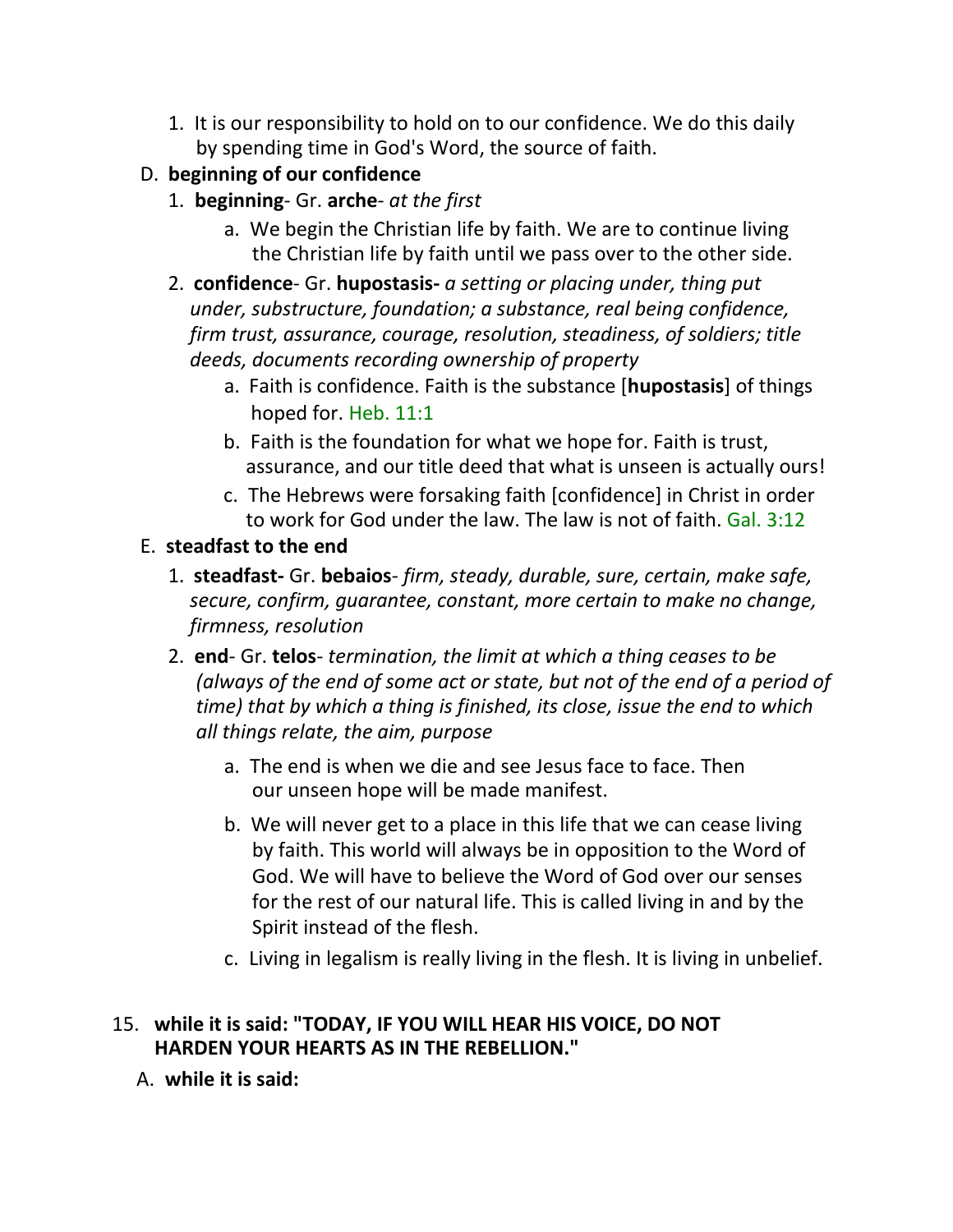- 1. It is said in the Word.
- 2. We hear God's voice in His words. Time spent with the Word of God is time spent hearing His voice.

# B. **Today,**

1. God is the "I AM". It is not sufficient to live off of what He said yesterday. You need to hear Him today. Grace is given for today.

#### C. **if you will hear his voice**

1. God is speaking, but are we hearing?

### D. **do not harden your hearts as in the rebellion**

- 1. Again, we become hardened to what we neglect and softened to what we pay attention to.
- 2. If we neglect the Word of God, we will become hardened to God's voice and will not hear it.
- 3. For you to be speaking and someone not to hear you is irritating! This happened to Lord with Israel in the wilderness. He kept speaking to them, but they were not hearing Him. That is irritating. This can happen today with the Lord. We do not want to irritate the Lord!

## 16. **For who, having heard, rebelled? Indeed,** *was it* **not all who came out of Egypt,** *led* **by Moses?**

### A. **For who,**

- 1. The who is Israel after they accepted the law at Mt. Sinai.
- 2. Paul is asking questions to get the Hebrews to see that the law did not help OT Israel in serving God or taking them into the Promised Land and that it would not help them in serving God or take them into their Promised Land.

#### B. **having heard**

1. The law does not produce faith when it is heard. The message of Christ and His finished work produces faith when heard. Rom. 10:17

### C. **rebelled**

1. The law produces rebellion in the hearts of those who hear it and try to obey it. Rom. 7:8

### D. **Indeed,**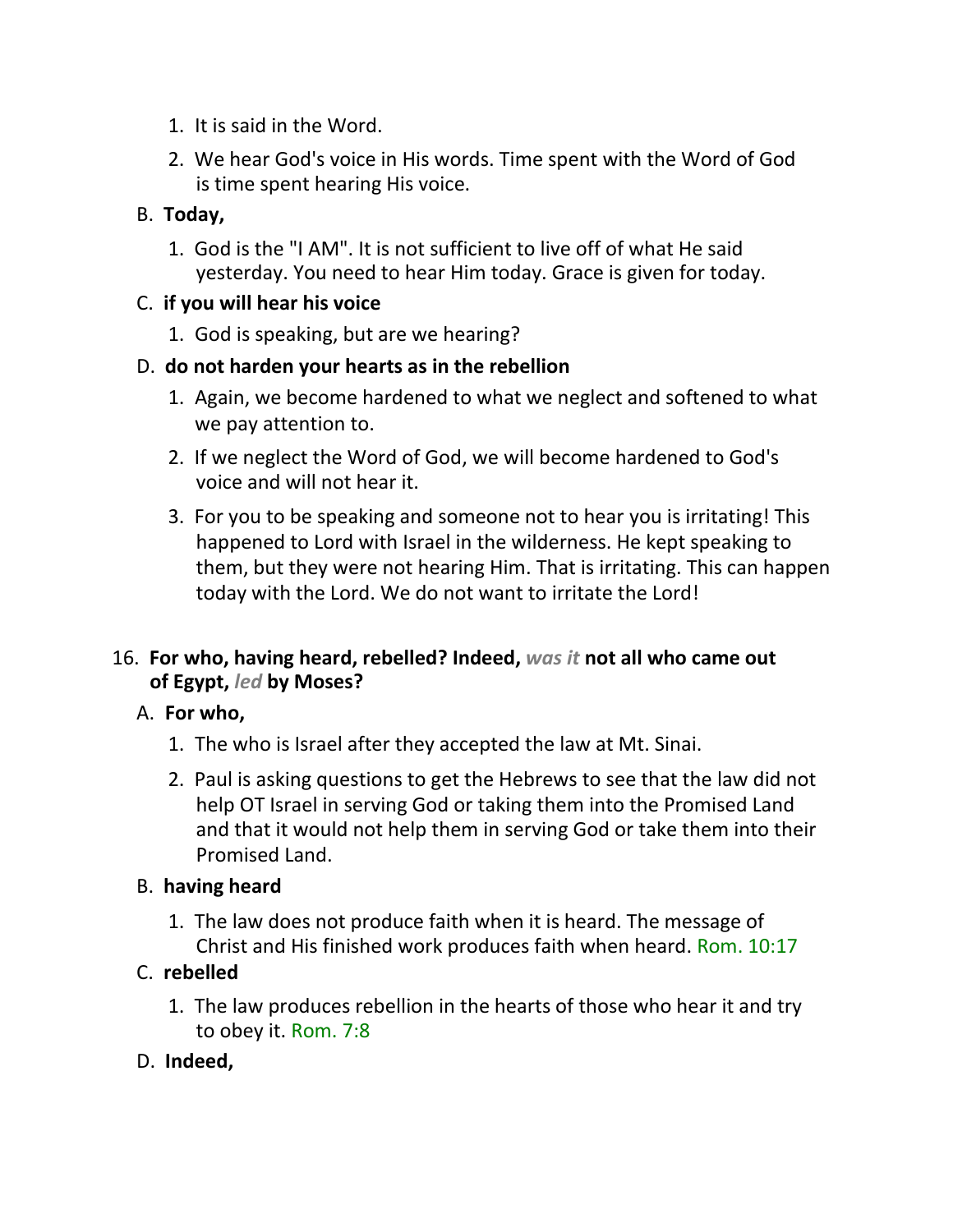## E. **was it not all who came out of Egypt,**

- 1. All but Caleb and Joshua
	- a. These two lived by faith and not by the law. They put their faith in the promises of God, given to Abraham.

## F. **led by Moses**

1. Moses was the figure head for the law. That is why he could not take the people into the land of Promise. The law cannot save you or provide for you, it can only lead you to Joshua-OT name for Jesus.

## 17. **Now with whom was He angry forty years?** *Was it* **not with those who sinned, whose corpses fell in the wilderness?**

# A. **Now with whom was He angry forty years?**

1. The answer again is Israel who had accepted the law. The people did not believe God's promise that He would be with them to conquer the enemies in the Promise Land. Because of this they wandered in the wilderness. Unbelief will always lead you to wander and wonder!

# B. **Was it not with those who sinned,**

1. **sinned**- Gr. **hamartano**- *to miss the mark*

# C. **whose corpses fell in the wilderness?**

- 1. **corpses** Gr. **kolon** *a dead body, corpse, inasmuch as the members of a corpse are loose and fall apart*
	- a. Bodies of unbelievers are seen as carcasses KJV- translation.
	- b. Bodies of believers are seen as asleep, ready to be awakened in resurrection.
- 2. **wilderness** Gr. **eremos** *solitary, lonely, desolate, uninhabited; a desert, wilderness*

## 18. **And to whom did He swear that they would not enter His rest, but to those who did not obey?**

# A. **And to whom did He swear that they would not enter His rest,**

- 1. **swear-** Gr. **omnuo** *to affirm, promise, threaten, with an oath*
	- a. God has made promise to those who believe that they will rest.
	- b. God has also made a promise to those who disbelieve, that they will not experience rest. In both cases, God always keeps his promises.
- 2. **rest** Gr. **katapausis** *a putting to rest, a resting place*